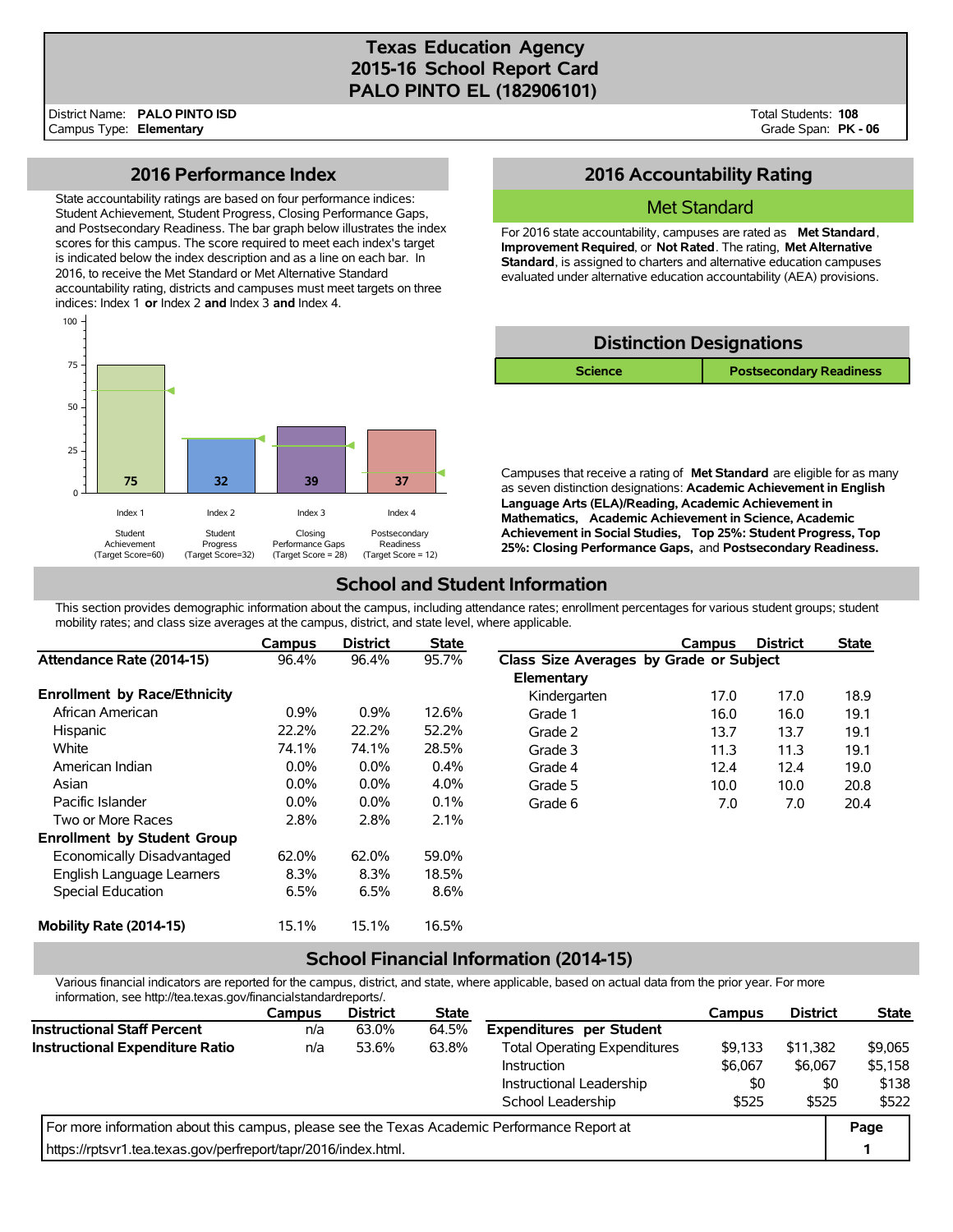### **Texas Education Agency 2015-16 School Report Card**

### **PALO PINTO EL (182906101) PALO PINTO ISD**

|                                                                                     |      |              |        | All     | African                             |        |        | American |       | <b>Pacific</b>  | Two or<br><b>More</b> |                       |
|-------------------------------------------------------------------------------------|------|--------------|--------|---------|-------------------------------------|--------|--------|----------|-------|-----------------|-----------------------|-----------------------|
|                                                                                     |      | <b>State</b> |        |         | District Students American Hispanic |        | White  | Indian   | Asian | <b>Islander</b> | Races                 | Econ<br><b>Disadv</b> |
| STAAR Percent at Level II Satisfactory Standard or Above (Sum of All Grades Tested) |      |              |        |         |                                     |        |        |          |       |                 |                       |                       |
| All Subjects                                                                        | 2016 | 75%          | 75%    | 75%     |                                     | 50%    | 79%    |          |       |                 | $\ast$                | 71%                   |
| Reading                                                                             | 2016 | 73%          | 82%    | 82%     |                                     | 63%    | 86%    |          |       |                 | $\ast$                | 82%                   |
| <b>Mathematics</b>                                                                  | 2016 | 76%          | 77%    | 77%     | $\overline{\phantom{a}}$            | 63%    | 80%    |          |       |                 | $\ast$                | 75%                   |
| Writing                                                                             | 2016 | 69%          | 50%    | 50%     |                                     | $\ast$ | 63%    |          |       |                 | $\ast$                | 50%                   |
| Science                                                                             | 2016 | 79%          | 60%    | 60%     |                                     | $\ast$ | 67%    |          |       |                 |                       | $\ast$                |
| STAAR Percent at Postsecondary Readiness Standard (Sum of All Grades Tested)        |      |              |        |         |                                     |        |        |          |       |                 |                       |                       |
| Two or More Subjects 2016                                                           |      | 45%          | 36%    | 36%     |                                     | $\ast$ | 37%    |          |       |                 | *                     | 39%                   |
| Reading                                                                             | 2016 | 46%          | 41%    | 41%     |                                     | $\ast$ | 43%    |          |       |                 | $\ast$                | 43%                   |
| Mathematics                                                                         | 2016 | 43%          | 39%    | 39%     |                                     | $\ast$ | 37%    |          |       |                 | $\ast$                | 39%                   |
| Writing                                                                             | 2016 | 41%          | $\ast$ | $\star$ |                                     | $\ast$ | $\ast$ |          |       |                 | $\ast$                | $\ast$                |
| Science                                                                             | 2016 | 47%          | $\ast$ | $\star$ |                                     | $\ast$ | $\ast$ |          |       |                 |                       | $\ast$                |
| STAAR Percent at Advanced Standard (Sum of All Grades Tested)                       |      |              |        |         |                                     |        |        |          |       |                 |                       |                       |
| All Subjects                                                                        | 2016 | 18%          | 19%    | 19%     |                                     |        | 18%    |          |       |                 |                       | 15%                   |
| Reading                                                                             | 2016 | 17%          | 25%    | 25%     |                                     | $\ast$ | 23%    |          |       |                 | $\ast$                | 25%                   |
| <b>Mathematics</b>                                                                  | 2016 | 19%          | 18%    | 18%     |                                     | $\ast$ | 17%    |          |       |                 | $\ast$                | $\ast$                |
| Writing                                                                             | 2016 | 15%          | $\ast$ | $\star$ |                                     | $\ast$ | $\ast$ |          |       |                 | $\ast$                | $\ast$                |
| Science                                                                             | 2016 | 16%          | $\ast$ | $\star$ |                                     | $\ast$ | $\ast$ |          |       |                 |                       | $\ast$                |
| <b>STAAR Percent Met or Exceeded Progress</b>                                       |      |              |        |         |                                     |        |        |          |       |                 |                       |                       |
| All Subjects                                                                        | 2016 | 62%          | $\ast$ | $\star$ |                                     |        | $\ast$ |          |       |                 | $\ast$                |                       |
| Reading                                                                             | 2016 | 60%          | $\ast$ | $\star$ |                                     | $\ast$ | $\ast$ |          |       |                 | $\ast$                |                       |
| Mathematics                                                                         | 2016 | 63%          | $\ast$ |         |                                     | $\ast$ | $\ast$ |          |       |                 | $*$                   | $\ast$                |
| <b>STAAR Percent Exceeded Progress</b>                                              |      |              |        |         |                                     |        |        |          |       |                 |                       |                       |
| All Subjects                                                                        | 2016 | 17%          | $\ast$ | $\star$ |                                     | $\ast$ | $\ast$ |          |       |                 | $\ast$                |                       |
| Reading                                                                             | 2016 | 16%          | $\ast$ | $\star$ |                                     | $\ast$ | $\ast$ |          |       |                 | $\ast$                |                       |
| Mathematics                                                                         | 2016 | 17%          | $\ast$ | $\star$ |                                     | $\ast$ | $\ast$ |          |       |                 | $\ast$                |                       |

| Progress of Prior-Year Non-Proficient Students: Percent of Non-Proficient Students Passing STAAR (Sum of Grades 4-8) |  |  |  |  |  |  |
|----------------------------------------------------------------------------------------------------------------------|--|--|--|--|--|--|
| Reading                                                                                                              |  |  |  |  |  |  |

For more information about this campus, please see the Texas Academic Performance Report at **Page** https://rptsvr1.tea.texas.gov/perfreport/tapr/2016/index.html. **2**

'?' Indicates that the data for this item were statistically improbable, or were reported outside a reasonable range. '' Indicates zero observations reported for this group. '\*' Indicates results are masked due to small numbers to protect student confidentiality. Moreover the student confidentiality is not applicable for this group.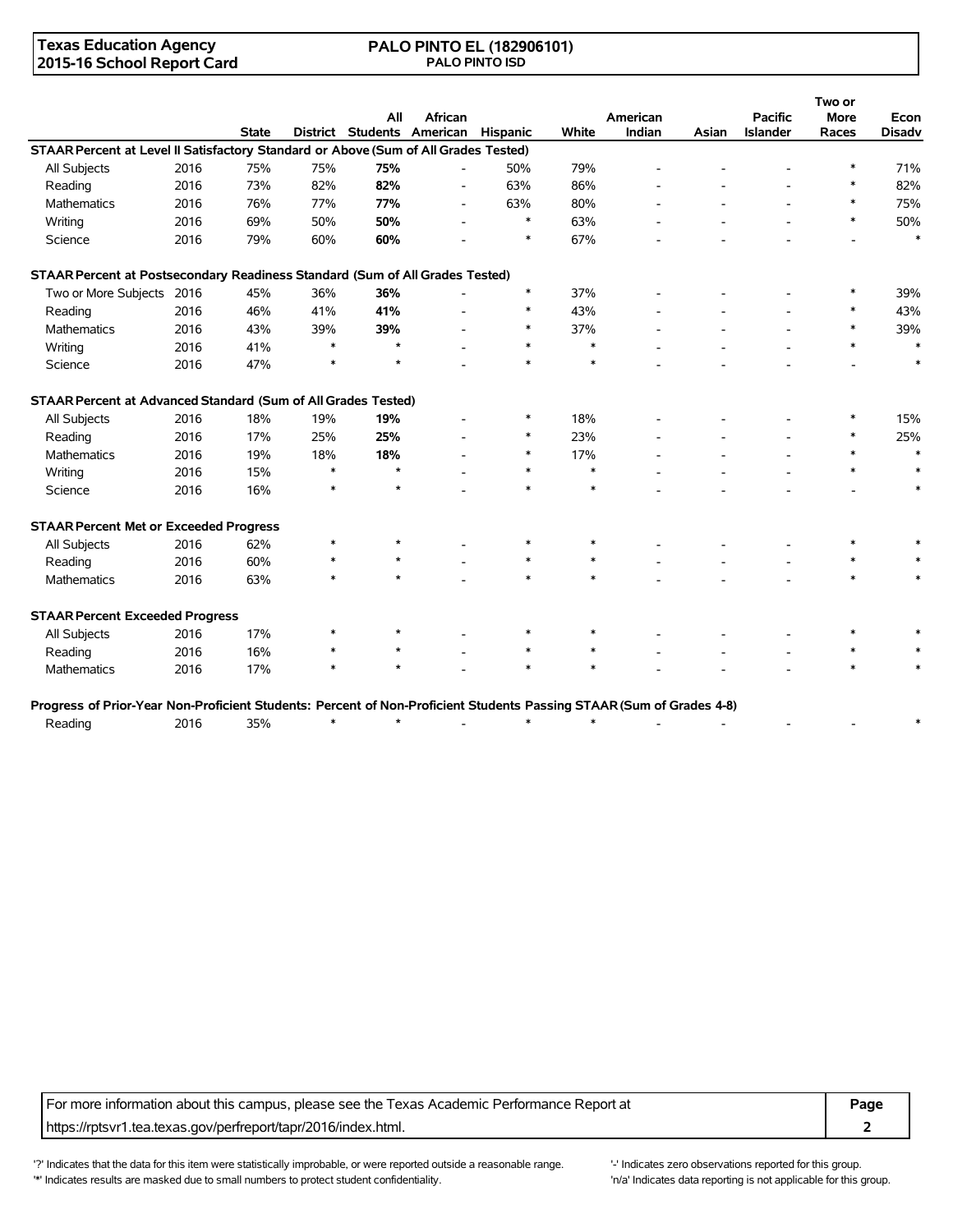### **Texas Education Agency 2015-16 School Report Card**

#### **PALO PINTO EL (182906101) PALO PINTO ISD**

|                                                                          |      |              |        | All     | African                    |          |        | American |       | <b>Pacific</b>  | Two or<br><b>More</b> | Econ          |
|--------------------------------------------------------------------------|------|--------------|--------|---------|----------------------------|----------|--------|----------|-------|-----------------|-----------------------|---------------|
|                                                                          |      | <b>State</b> |        |         | District Students American | Hispanic | White  | Indian   | Asian | <b>Islander</b> | Races                 | <b>Disadv</b> |
| <b>Students Success Initiative</b>                                       |      |              |        |         |                            |          |        |          |       |                 |                       |               |
| Grade 5                                                                  |      |              |        |         |                            |          |        |          |       |                 |                       |               |
| Students Meeting Level II Standard on First STAAR Administration         |      |              |        |         |                            |          |        |          |       |                 |                       |               |
| Reading                                                                  | 2016 | 73%          | 70%    | 70%     |                            | $\ast$   | 67%    |          |       |                 |                       |               |
| <b>Mathematics</b>                                                       | 2016 | 77%          | 70%    | 70%     |                            | $\ast$   | 67%    |          |       |                 |                       |               |
| Students Requiring Accelerated Instruction                               |      |              |        |         |                            |          |        |          |       |                 |                       |               |
| Reading                                                                  | 2016 | 27%          | *      | $\ast$  |                            | *        | ∗      |          |       |                 |                       |               |
| Mathematics                                                              | 2016 | 23%          | $\ast$ | $\star$ |                            | $\ast$   | $\ast$ |          |       |                 |                       |               |
| <b>STAAR Cumulative Met Standard</b>                                     |      |              |        |         |                            |          |        |          |       |                 |                       |               |
| Reading                                                                  | 2016 | 80%          | 80%    | 80%     |                            | $\ast$   | 78%    |          |       |                 |                       | 83%           |
| <b>Mathematics</b>                                                       | 2016 | 85%          | 100%   | 100%    |                            | $\ast$   | 100%   |          |       |                 |                       | 100%          |
| STAAR Non-Proficient Students Promoted by Grade Placement Committee      |      |              |        |         |                            |          |        |          |       |                 |                       |               |
| Reading                                                                  | 2015 | 95%          | $\ast$ | $\star$ |                            |          | $\ast$ |          |       |                 |                       |               |
| STAAR Met Standard (Non-Proficient in Previous Year) Promoted to Grade 6 |      |              |        |         |                            |          |        |          |       |                 |                       |               |
| Reading                                                                  | 2016 | 11%          |        |         |                            |          |        |          |       |                 |                       |               |
| STAAR Met Standard (Non-Proficient in Previous Year) Retained in Grade 5 |      |              |        |         |                            |          |        |          |       |                 |                       |               |
| Reading                                                                  | 2016 | 45%          | $\ast$ | $\star$ |                            |          | ∗      |          |       |                 |                       |               |

For more information about this campus, please see the Texas Academic Performance Report at **Page** https://rptsvr1.tea.texas.gov/perfreport/tapr/2016/index.html. **3**

'?' Indicates that the data for this item were statistically improbable, or were reported outside a reasonable range. '-' Indicates zero observations reported for this group. '\*' Indicates results are masked due to small numbers to protect student confidentiality. Moreover the student confidentiality is not applicable for this group.